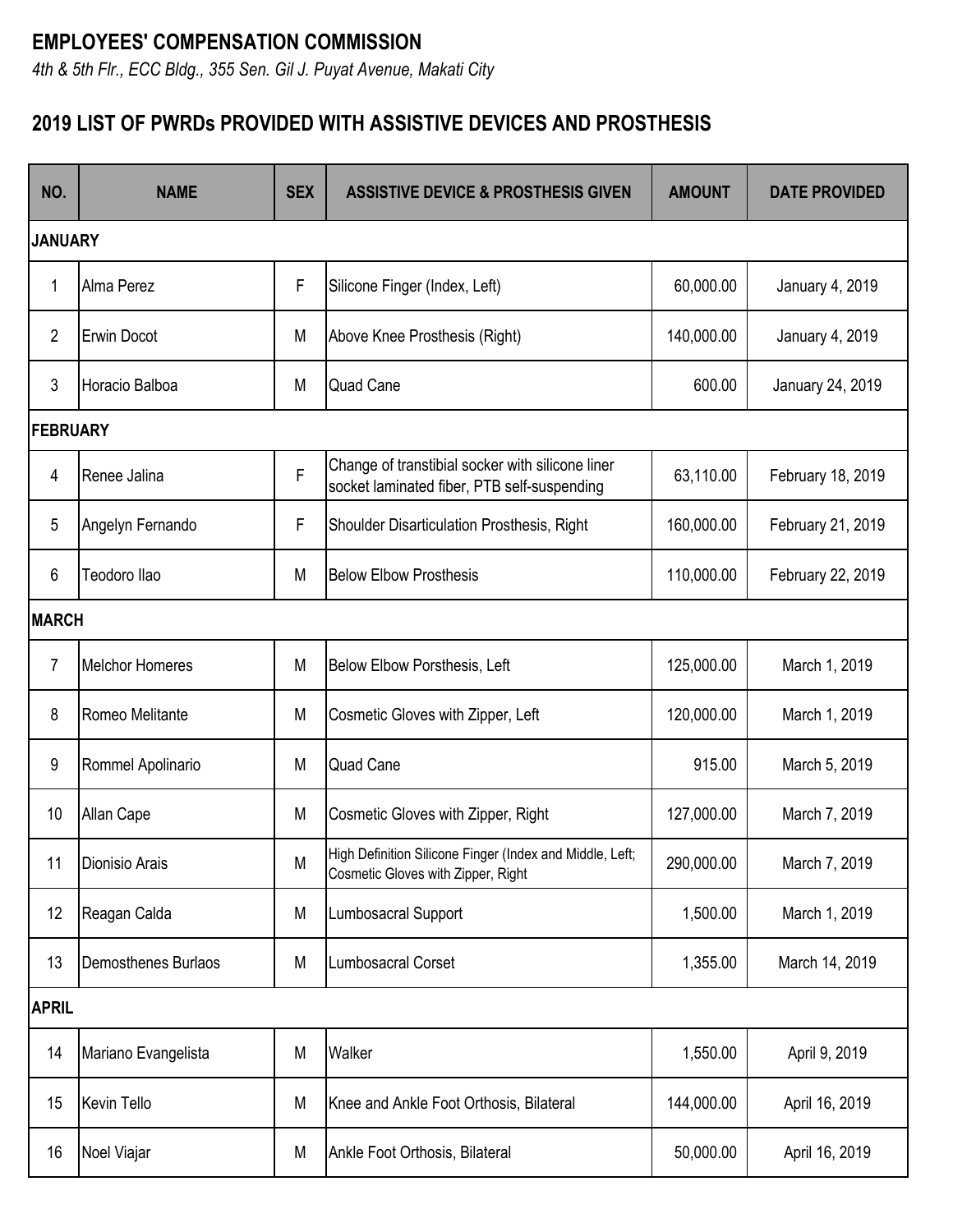| NO.         | <b>NAME</b>            | <b>SEX</b> | <b>ASSISTIVE DEVICE &amp; PROSTHESIS GIVEN</b>                        | <b>AMOUNT</b> | <b>DATE PROVIDED</b> |  |  |
|-------------|------------------------|------------|-----------------------------------------------------------------------|---------------|----------------------|--|--|
| 17          | Alan Rey Astrologo     | M          | Cosmetic Gloves with Zipper, Left                                     | 120,000.00    | April 24, 2019       |  |  |
| 18          | Rey Panonce            | M          | Hand Splint, Right                                                    | 5,800.00      | April 13, 2019       |  |  |
| <b>MAY</b>  |                        |            |                                                                       |               |                      |  |  |
| 19          | Angelito Abance        | M          | Below the Knee Prosthesis, Right                                      | 80,000.00     | May 15, 2019         |  |  |
| <b>JUNE</b> |                        |            |                                                                       |               |                      |  |  |
| 20          | <b>Diomar Guiral</b>   | M          | Long Leg Brace (Orthosis)                                             | 85,000.00     | June 11, 2019        |  |  |
| 21          | <b>Anthony Alinsug</b> | M          | Silicon Foot Cover with Zipper, Right                                 | 145,000.00    | June 11, 2019        |  |  |
| 22          | <b>Zacarias Garces</b> | M          | Below Knee Prosthesis, Right                                          | 105,000.00    | June 21, 2019        |  |  |
| 23          | Luz Mangoyob           | F          | Lumbar Support and Cane                                               | 2,345.00      | June 19, 2019        |  |  |
| 24          | Maxima Gragasin        | F          | Lumbar Support and Cane                                               | 2,345.00      | June 19, 2019        |  |  |
| <b>JULY</b> |                        |            |                                                                       |               |                      |  |  |
| 25          | Julio Victorio         | M          | Silicone Finger (Index, Right)                                        | 40,000.00     | July 9, 2019         |  |  |
| 26          | Noelito Vergara        | M          | Silicone Finger (Middle, Left)                                        | 40,000.00     | July 9, 2019         |  |  |
| 27          | Jennifer Santos        | F          | Silicone Finger (Index, Right)                                        | 40,000.00     | July 10, 2019        |  |  |
| 28          | Reynaldo Merida        | M          | Knee Brace (Right Leg)                                                | 45,000.00     | July 3, 2019         |  |  |
| 29          | <b>Edel Fortu</b>      | M          | Reclining Wheel Chair                                                 | 5,780.00      | July 9, 2019         |  |  |
| 30          | Dario Basilan          | M          | <b>Wheel Chair</b>                                                    | 4,542.85      | July 1, 2019         |  |  |
| 31          | Joenard Realiza        | M          | Bobath Arm Sling                                                      | 7,200.00      | July 11, 2019        |  |  |
| 32          | <b>Teodoro Tello</b>   | M          | Below Elbow Prosthesis (Right) & Below the Knee<br>Prosthesis (Right) | 170,000.00    | June 14, 2019        |  |  |
| 33          | <b>Alfred Eben</b>     | M          | Below Knee Prosthesis, Bilateral                                      | 150,000.00    | July 18, 2019        |  |  |
|             | <b>AUGUST</b>          |            |                                                                       |               |                      |  |  |
| 34          | John Enate             | M          | Below Knee Prosthesis, Right                                          | 80,000.00     | July 19, 2019        |  |  |
| 35          | Jayson Bustrillos      | M          | Below Elbow Prosthesis, Left                                          | 79,000.00     | August 5, 2019       |  |  |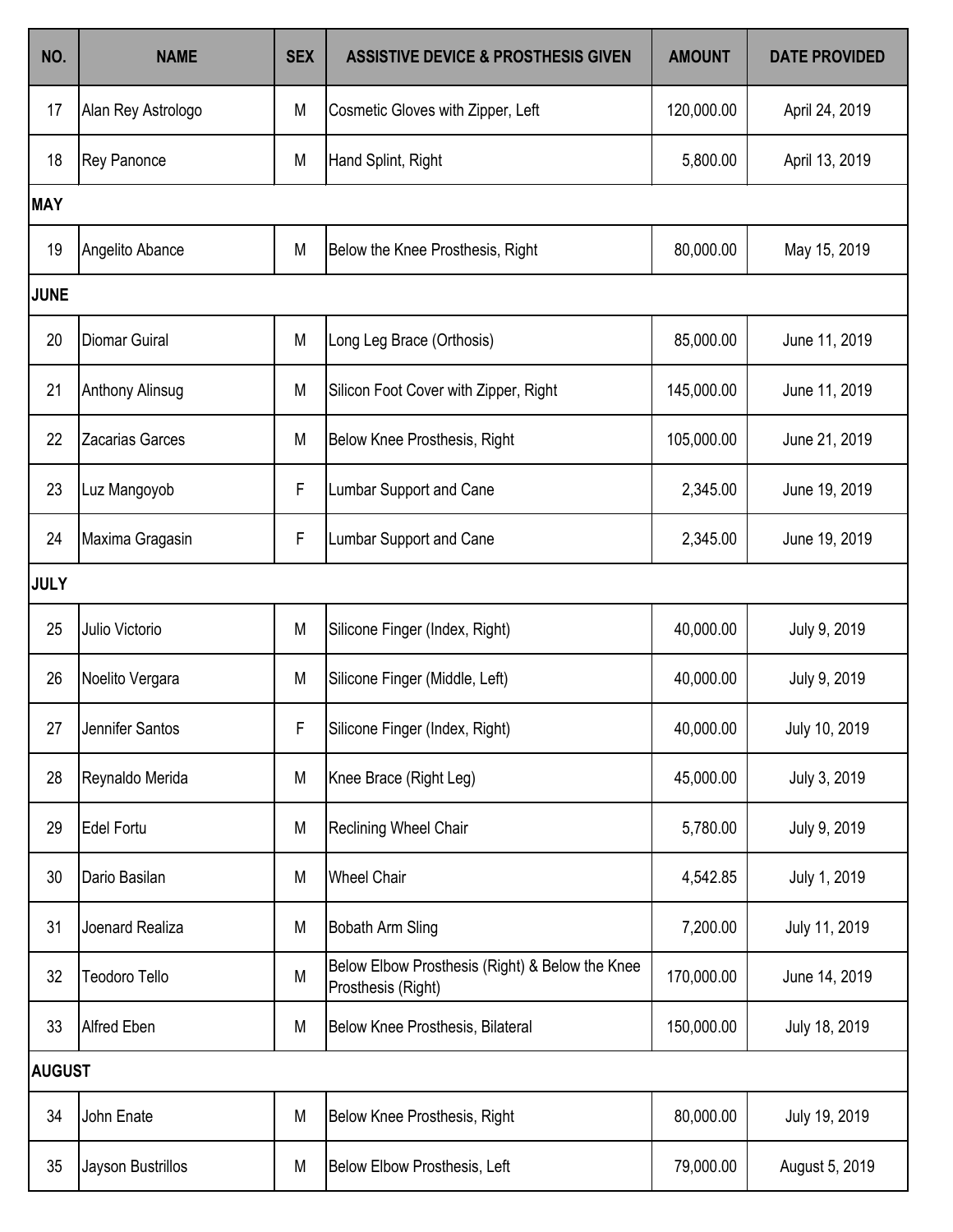| NO.              | <b>NAME</b>               | <b>SEX</b> | <b>ASSISTIVE DEVICE &amp; PROSTHESIS GIVEN</b>      | <b>AMOUNT</b> | <b>DATE PROVIDED</b> |  |
|------------------|---------------------------|------------|-----------------------------------------------------|---------------|----------------------|--|
| 36               | Allen Pabia               | M          | <b>Below Elbow Prosthesis, Right</b>                | 120,000.00    | August 5, 2019       |  |
| 37               | Peter Darius Andoy        | M          | Silicone Finger, Right Thumb                        | 50,000.00     | August 9, 2019       |  |
| 38               | Renante Magape            | M          | <b>Cosmetic Hand Gloves, Right</b>                  | 105,000.00    | August 9, 2019       |  |
| 39               | Nilo Veroy                | M          | Below the Knee Prosthesis, Right                    | 75,000.00     | August 9, 2019       |  |
| 40               | Ernesto Dumas, Jr.        | M          | Below the Knee Prosthesis, Right                    | 75,000.00     | August 9, 2019       |  |
| 41               | Jeanylyn Tabuan           | F          | Silicone Finger (4th and 5th Finger, Right Hand)    | 81,240.00     | August 14, 2019      |  |
| <b>SEPTEMBER</b> |                           |            |                                                     |               |                      |  |
| 42               | Michael Manalo            | M          | Below Knee Prosthesis, Right                        | 95,000.00     | August 29, 2019      |  |
| 43               | Josephus Del Fierro       | M          | Silicone Finger (2nd, 3rd & 4th Finger, Left Hand)  | 150,000.00    | September 6, 2019    |  |
| 44               | Rudyard Payusan           | M          | Below Knee Prosthesis, Right                        | 11,000.00     | September 10, 2019   |  |
| 45               | Prescillano Abadinas, Jr. | M          | Silicone Fingers (2nd, 3rd & 4th finger, left hand) | 120,000.00    | September 12, 2019   |  |
| 46               | Kenric Jane Bucayani      | M          | Silicone Finger, Index Finger, Right                | 50,000.00     | September 23, 2019   |  |
| 47               | Dante Cabug               | M          | Silicone Finger, Middle, Right                      | 50,000.00     | September 18, 2019   |  |
| 48               | Diomedes Amis             | M          | <b>Cosmetic Hand Gloves, Right</b>                  | 105,000.00    | September 18, 2019   |  |
| <b>OCTOBER</b>   |                           |            |                                                     |               |                      |  |
| 49               | Jocelyn Haz               | F          | Below Elbow Prosthesis, Right                       | 79,000.00     | October 14, 2019     |  |
| 50               | Edgar Mayor               | M          | Below Elbow Prosthesis, Left                        | 79,000.00     | October 14, 2019     |  |
| 51               | Stephanie Bautista        | F          | Above Elbow Prosthes, Right                         | 160,000.00    | October 14, 2019     |  |
| 52               | Marites Carag             | F          | <b>Adult Crutches</b>                               | 2,000.00      | September 18, 2019   |  |
| 53               | Kent Gaso                 | M          | Cosmetic Gloves with Zipper, Left                   | 110,000.00    | October 18, 2019     |  |
| <b>NOVEMBER</b>  |                           |            |                                                     |               |                      |  |
| 54               | Jeemar Ceniza             | M          | Below Elbow Prosthesis, Right                       | 120,000.00    | November 11, 2019    |  |
| 55               | Leon Villaspin III        | M          | Pair of Crutches                                    | 2,000.00      | October 26, 2019     |  |